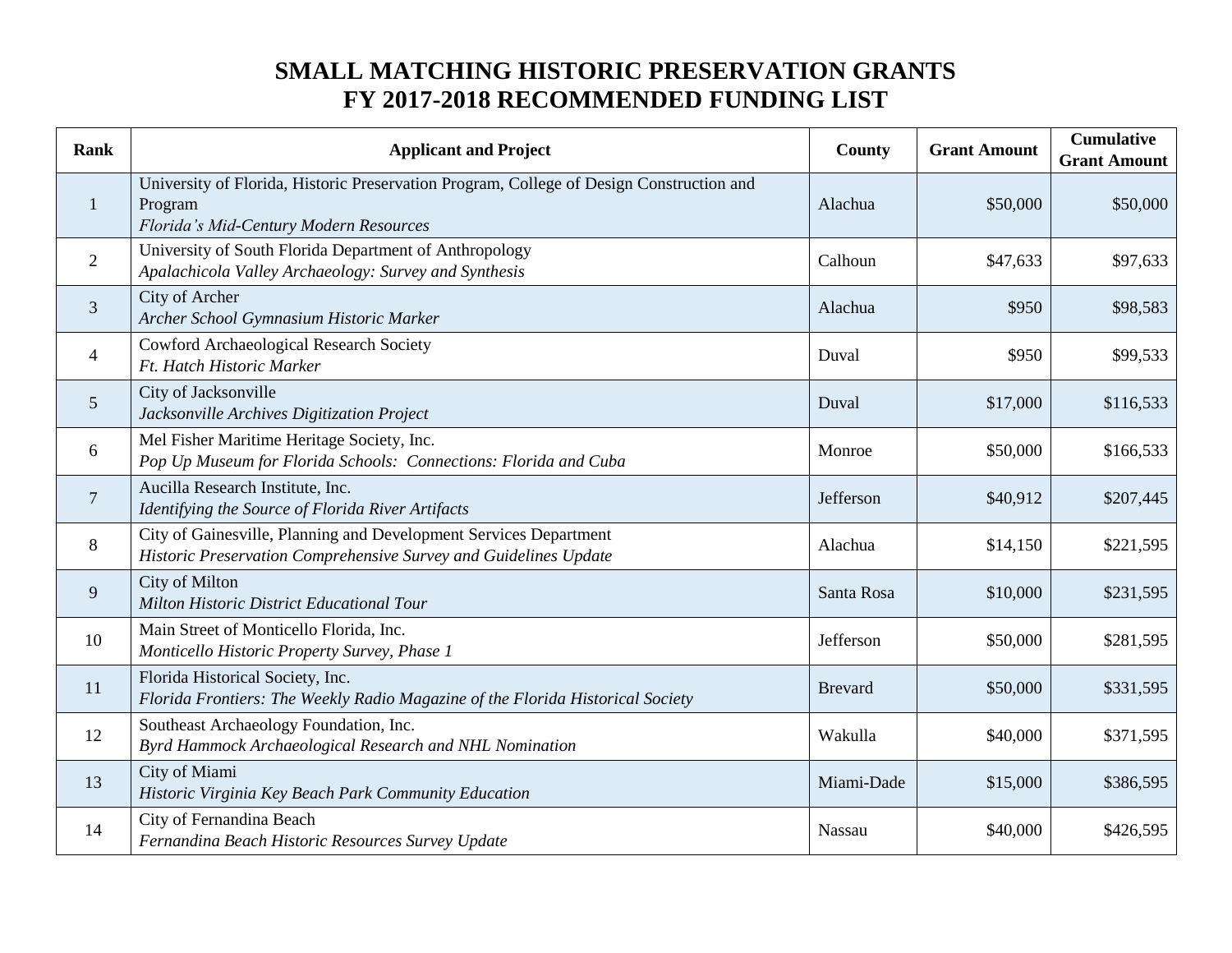| <b>Rank</b> | <b>Applicant and Project</b>                                                                                   | <b>County</b>       | <b>Grant Amount</b> | <b>Cumulative</b><br><b>Grant Amount</b> |
|-------------|----------------------------------------------------------------------------------------------------------------|---------------------|---------------------|------------------------------------------|
| 15          | St. Marks Refuge Association, Inc.<br>St. Marks Lighthouse Handicap Ramp                                       | Wakulla             | \$50,000            | \$476,595                                |
| 16          | Crystal River Main Street, Inc.<br>Crystal River Main Street Start-up Grant                                    | Citrus              | \$25,000            | \$501,595                                |
| 17          | <b>Gulf Archaeology Research Institute</b><br>Historical Ecology of the Withlacoochee Embayment                | Citrus              | \$15,000            | \$516,595                                |
| 18          | Cuban Club Foundation, Inc.<br>Cuban Club Centennial Renovation, Phase II                                      | Hillsborough        | \$50,000            | \$566,595                                |
| 19          | Camp Gordon Johnson Association<br>Camp Gordon Johnston Interpretive Panels and Brochures                      | Franklin            | \$26,050            | \$592,645                                |
| 20          | City of Lake Worth<br>Lake Worth Historic Preservation Design Guidelines                                       | Palm Beach          | \$30,000            | \$622,645                                |
| 21          | Palm Beach County Board of County Commissioners<br><b>DuBois Park Historic Preservation Plan</b>               | Palm Beach          | \$48,000            | \$670,645                                |
| 22          | <b>Blue Horizon Property Solutions, LLC</b><br>Van Zant House Historic Marker                                  | Duval               | \$950               | \$671,595                                |
| 23          | Quincy Main Street, Inc.<br>Historic Quincy Walking Tour Booklet, Brochures, Website, and Audio Tour App       | Gadsden             | \$50,000            | \$721,595                                |
| 24          | Town of Jupiter<br><b>FEC Train Depot Museum</b>                                                               | Palm Beach          | \$14,300            | \$735,895                                |
| 25          | Fernandina Beach Main Street<br>Fernandina Beach Main Street Start-up Funding Assistance                       | Nassau              | \$25,000            | \$760,895                                |
| 26          | City of Titusville<br>City-wide Survey of Historical Resources                                                 | <b>Brevard</b>      | \$50,000            | \$810,895                                |
| 27          | Historic Markers, Inc.<br>Key West Historic Marker Tour                                                        | Monroe              | \$21,850            | \$832,745                                |
| 28          | City of Vero Beach<br><b>CRSurveyor Digital Application Support</b>                                            | <b>Indian River</b> | \$35,000            | \$867,745                                |
| 29          | City of Lake Worth<br>Lake Worth Historical Resources Survey Update, Phase II                                  | Palm Beach          | \$50,000            | \$917,745                                |
| 30          | <b>Stetson University</b><br>College of Law Condition Assessment Study with Architectural Plans and Elevations | Pinellas            | \$24,090            | \$941,835                                |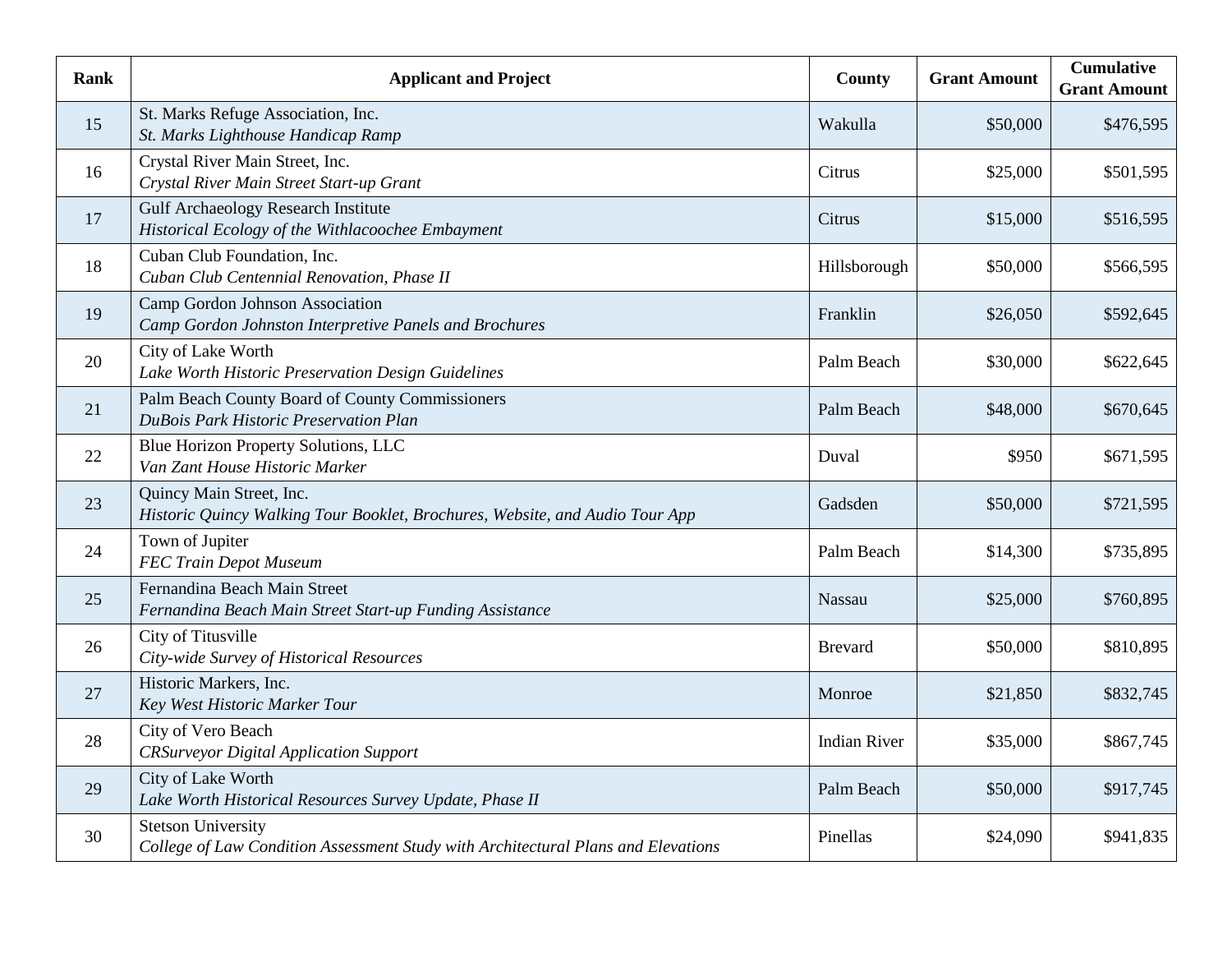| <b>Rank</b> | <b>Applicant and Project</b>                                                                                              | <b>County</b>       | <b>Grant Amount</b> | <b>Cumulative</b><br><b>Grant Amount</b> |
|-------------|---------------------------------------------------------------------------------------------------------------------------|---------------------|---------------------|------------------------------------------|
| 31          | Gadsden County Board of County Commissioners<br>Utilizing Oral Accounts to Find Gadsden County's Minority Groups' History | Gadsden             | \$30,000            | \$971,835                                |
| 32          | Archaeological Research Cooperative, Inc.<br>Lake George Prehistoric Underwater Survey                                    | Putnam              | \$19,420            | \$991,255                                |
| 33          | City of Apalachicola<br>Apalachicola Historic District GIS Project                                                        | Franklin            | \$50,000            | \$1,041,255                              |
| 34          | <b>Flagler College</b><br>Flagler 50: Celebrating a College and a Preservation Legacy, 1968-2018                          | St. Johns           | \$50,000            | \$1,091,255                              |
| 35          | City of Tampa<br>South Ybor City Cultural Resources Survey and National Register Nomination                               | Hillsborough        | \$15,000            | \$1,106,255                              |
| 36          | Town of Belleair<br>Town of Belleair Architectural/Historic Inventory Update                                              | Pinellas            | \$50,000            | \$1,156,255                              |
| 37          | Wakulla County School Board<br>Sopchoppy High School                                                                      | Wakulla             | \$50,000            | \$1,206,255                              |
| 38          | Monticello Opera House, Inc.<br>Monticello Opera House Continuing Preservation                                            | Jefferson           | \$50,000            | \$1,256,255                              |
| 39          | <b>Town of Hastings</b><br>HHS Community Building Window Restoration                                                      | St. Johns           | \$50,000            | \$1,306,255                              |
| 40          | City of Gretna<br>Gretna Common School Adaptive Reuse                                                                     | Gadsden             | \$50,000            | \$1,356,255                              |
| 41          | <b>Pinellas County</b><br>County-wide Historic Bridges Survey                                                             | Pinellas            | \$50,000            | \$1,406,255                              |
| 42          | Florida Atlantic University<br>Old Vero Ice Age Site: Analysis of 2017 Excavation Materials                               | <b>Indian River</b> | \$50,000            | \$1,456,255                              |
| 43          | City of New Port Richey<br>Hacienda Hotel Rehabilitation, Phase II                                                        | Pasco               | \$50,000            | \$1,506,255                              |
| 44          | City of Marianna<br>Historic First National Bank Building Rehabilitation and Adaptive Reuse                               | Jackson             | \$50,000            | \$1,556,255                              |
| 45          | Most Worshipful Union Grand Lodge of Florida, PHA, Inc.<br>Masonic Temple Judge Shaw Office/Museum Renovation, Phase I    | Duval               | \$25,000            | \$1,581,255                              |
| 46          | Friends of Casa Feliz, Inc.<br>Envisioning Sustainability at Historic Casa Feliz                                          | Orange              | \$50,000            | \$1,631,255                              |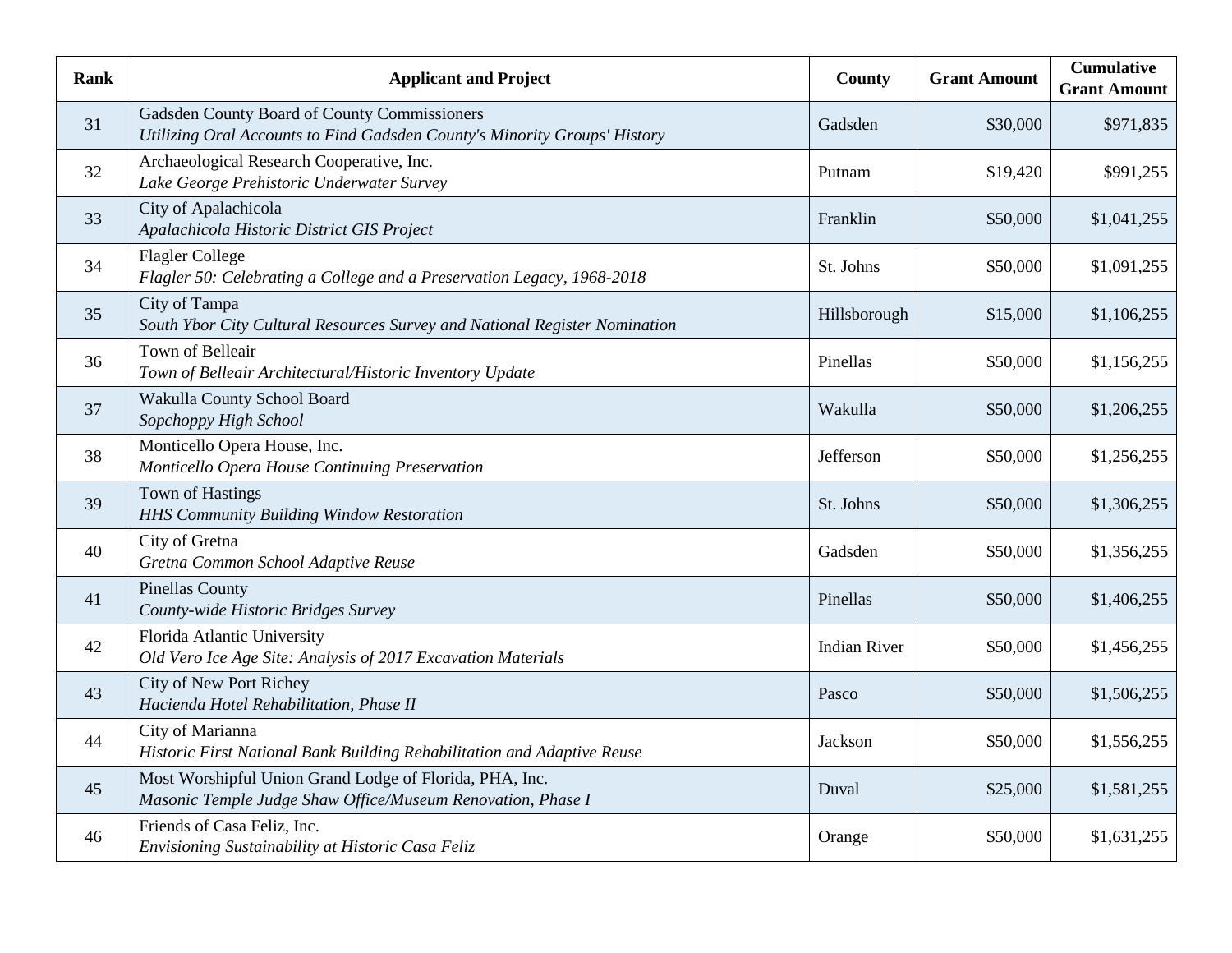| Rank | <b>Applicant and Project</b>                                                                                         | County         | <b>Grant Amount</b> | <b>Cumulative</b><br><b>Grant Amount</b> |
|------|----------------------------------------------------------------------------------------------------------------------|----------------|---------------------|------------------------------------------|
| 47   | Calhoun County Board of County Commissioners<br>Calhoun County Historic Courthouse Renovation                        | Calhoun        | \$50,000            | \$1,681,255                              |
| 48   | City of Carrabelle<br>Carrabelle Old City Hall Historic Restoration/Rehabilitation, Phase III                        | Franklin       | \$50,000            | \$1,731,255                              |
| 49   | First Baptist Church, Madison, Florida<br><b>First Baptist Church Repairs</b>                                        | Madison        | \$50,000            | \$1,781,255                              |
| 50   | City of Miami Beach<br>Carl Fisher Club House, Phase 1                                                               | Miami-Dade     | \$40,000            | \$1,821,255                              |
| 51   | City of Tallahassee<br><b>Waterworks Restoration</b>                                                                 | Leon           | \$50,000            | \$1,871,255                              |
| 52   | Melrose Woman's Club, Inc.<br>Melrose Woman's Club Rehabilitation                                                    | Putnam         | \$50,000            | \$1,921,255                              |
| 53   | City Of Monticello<br>Preservation of City Hall                                                                      | Jefferson      | \$50,000            | \$1,971,255                              |
| 54   | The Home Association<br>The Home Association New Roof                                                                | Hillsborough   | \$47,000            | \$2,018,255                              |
| 55   | <b>UWF Historic Trust</b><br>Arcadia Mill Simpson House Restoration                                                  | Santa Rosa     | \$50,000            | \$2,068,255                              |
| 56   | City of Titusville<br>Carter's Angels Corner-Carter Family Home Restoration                                          | <b>Brevard</b> | \$50,000            | \$2,118,255                              |
| 57   | Wakulla County Historical Society<br>Heritage Village: Laird House/Smith Creek School                                | Wakulla        | \$49,925            | \$2,168,180                              |
| 58   | Operation New Hope, Inc.<br>Historic Klutho Apartments Balcony Reconstruction                                        | Duval          | \$37,500            | \$2,205,680                              |
| 59   | City of Perry<br>Court House Square Survey                                                                           | Taylor         | \$15,000            | \$2,220,680                              |
| 60   | Second Missionary Baptist Church<br>Remove, Repair, Restore, Preserve, & Reinstall Double Entrance Doors and Windows | Duval          | \$25,000            | \$2,245,680                              |
| 61   | First United Methodist Church of DeFuniak Springs<br>Former Boarding House on the Chautauqua Campus, Phase 1         | Walton         | \$48,860            | \$2,294,540                              |
| 62   | City of Delray Beach<br>Delray Beach Seaboard Airline Railway Station Rehabilitation                                 | Palm Beach     | \$50,000            | \$2,344,540                              |